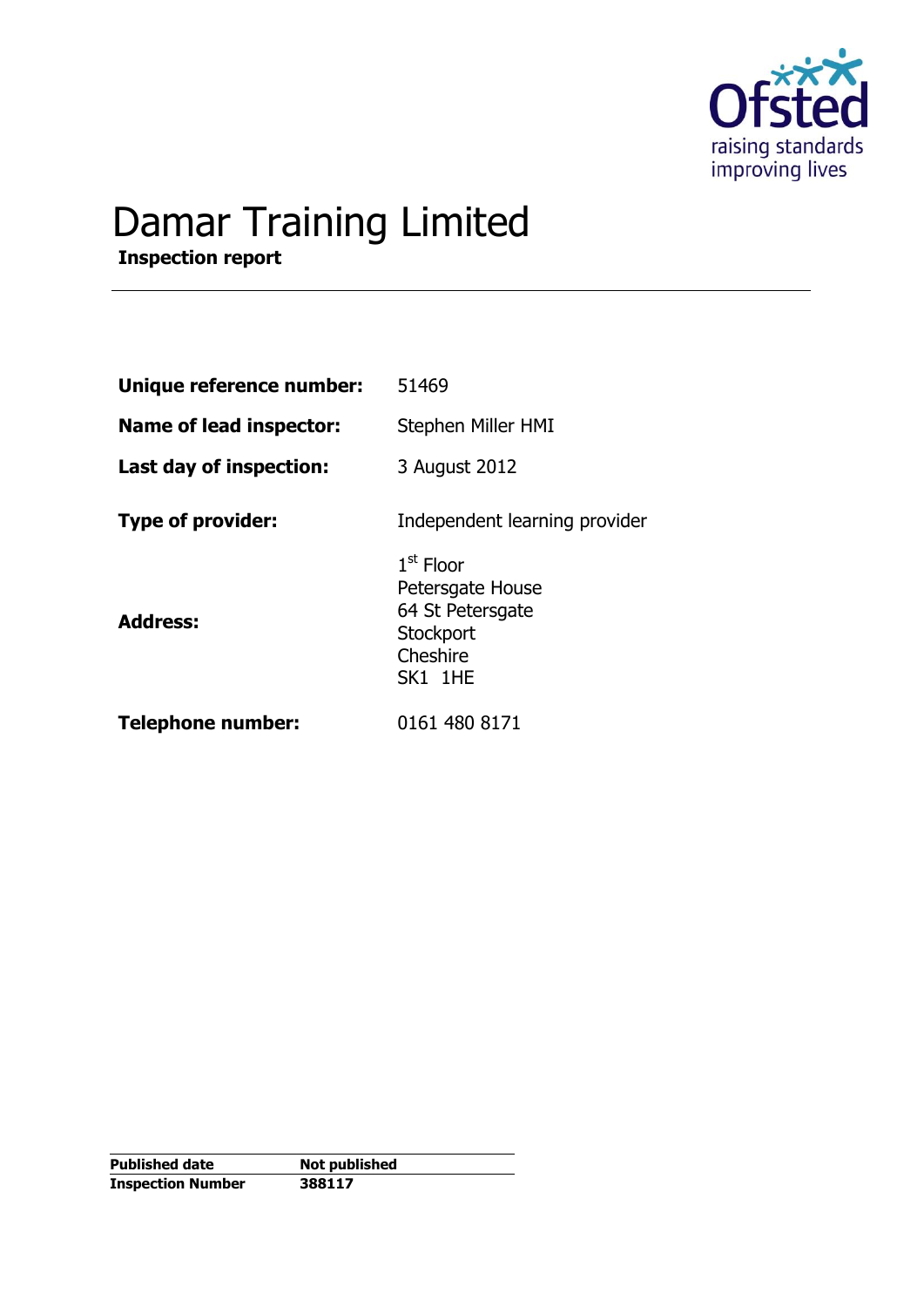## **Information about the provider**

- 1. Damar Training Limited (DT) is a private independent learning provider based in Stockport, Greater Manchester. DT provides intermediate, advanced and higher apprenticeships in business, administration and law funded by the Skills Funding Agency. Currently 250 intermediate apprentices and 231 advanced apprentices are following programmes in business, administration and law on employerresponsive provision. Fourteen per cent of DT learners receive training from other providers under subcontracting arrangements. Eleven learners are funded on a commercial basis. The delivery of most training and assessment is conducted on employers' premises. DT employs 34 staff.
- 2. DT works with learners and around 140 employers across the North West, predominantly in Greater Manchester. Both Stockport and Greater Manchester have a population with a gender balance that mirrors that of the UK as a whole, approximately 49% male and 51% female. At 9.6% the percentage of non-White British residents in Stockport is significantly lower than the 15.6% for Greater Manchester as a whole, which is in turn slightly lower than the 16.4% for England. Many areas of Stockport are fairly affluent but DT serves a range of communities, many of which have some degree of deprivation.
- 3. The provider does not provide training on behalf of any other organisations.
- 4. The following organisations provide training on behalf of the provider:
	- **BPP** (apprenticeship programmes)
	- HHSC (apprenticeship programmes)
	- The Training Brokers (pre-employment courses)

| Type of provision          | Number of enrolled learners in<br>2010/11 |
|----------------------------|-------------------------------------------|
| <b>Employer provision:</b> |                                           |
| Apprenticeships            | 256 apprentices                           |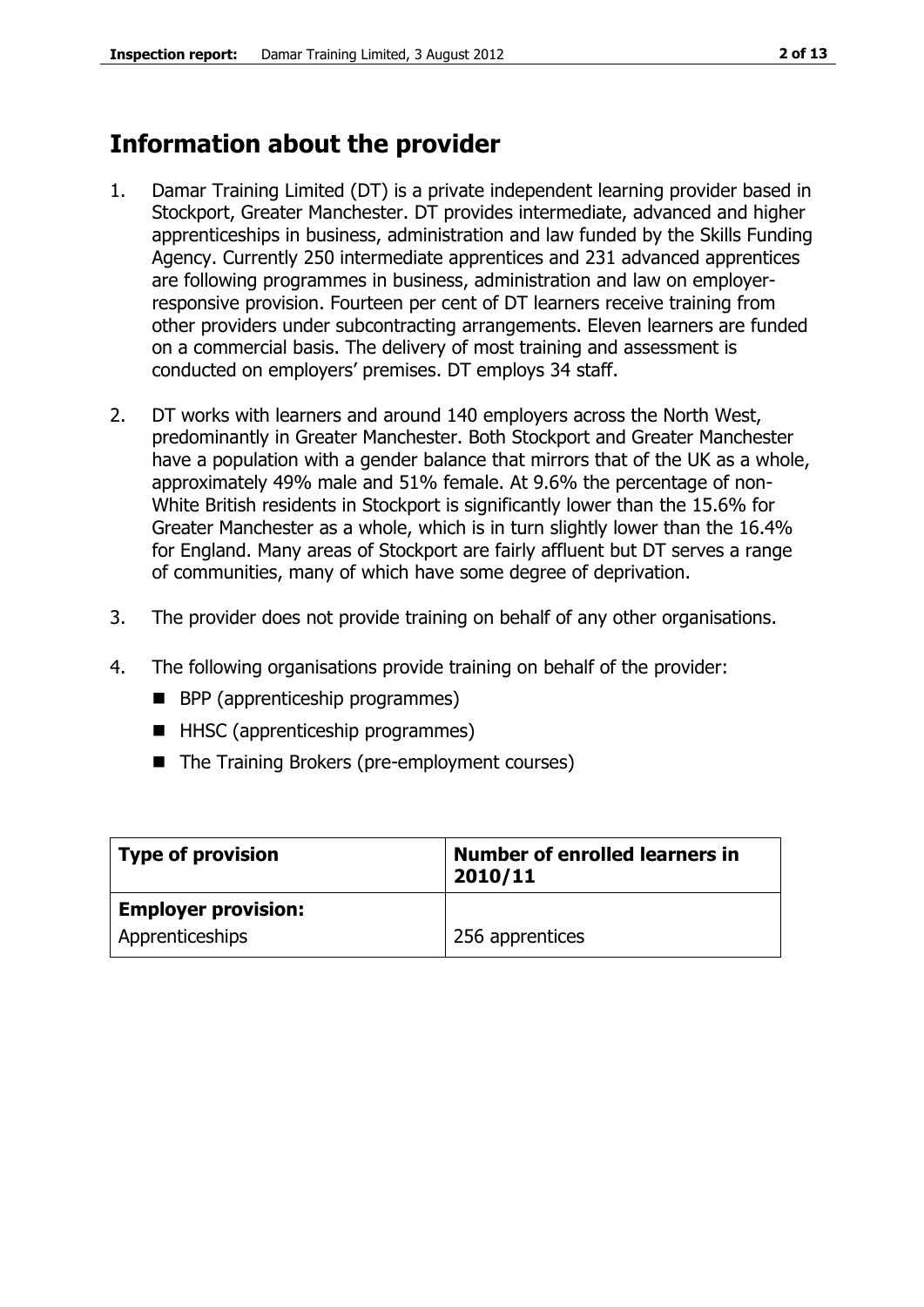## **Summary report**

Grades: 1 is outstanding; 2 is good; 3 is satisfactory; 4 is inadequate

## **Overall effectiveness of provision <b>Grade 2**

| <b>Capacity to improve</b>       | <b>Grade 2</b> |  |
|----------------------------------|----------------|--|
|                                  |                |  |
|                                  | Grade          |  |
| <b>Outcomes for learners</b>     | 1              |  |
| Quality of provision             | $\overline{2}$ |  |
| Leadership and management        | $\overline{2}$ |  |
| Safeguarding                     | $\overline{2}$ |  |
| Equality and diversity           | 2              |  |
|                                  |                |  |
| <b>Subject Areas</b>             |                |  |
| Business, administration and law |                |  |

## **Overall effectiveness**

- 5. Outcomes for learners at DT are outstanding. Learners enjoy their training and make exceptional progress. Most successfully complete their qualification before their planned end date. Success rates are high. They are above the national rates and have remained so for the last three years. Effective monitoring of learners' progress ensures that there are no significant variations in the attainment of different groups of learners. Learners gain in confidence and selfesteem, developing particularly good employability skills that are much valued by their employers. Learners improve their employment prospects and most progress to more responsible positions in sustained employment at the end of their training.
- 6. Training, coaching and assessment are good, with effective planning and detailed feedback to learners. The monitoring of learners' progress is thorough and learners have a clear understanding of what they need to do to progress. Formal group teaching sessions are satisfactory.
- 7. The broad range of courses successfully meets the needs of learners and employers, with opportunities for learners to progress from pre-employment to higher-level courses. Outstanding links with employers are used very effectively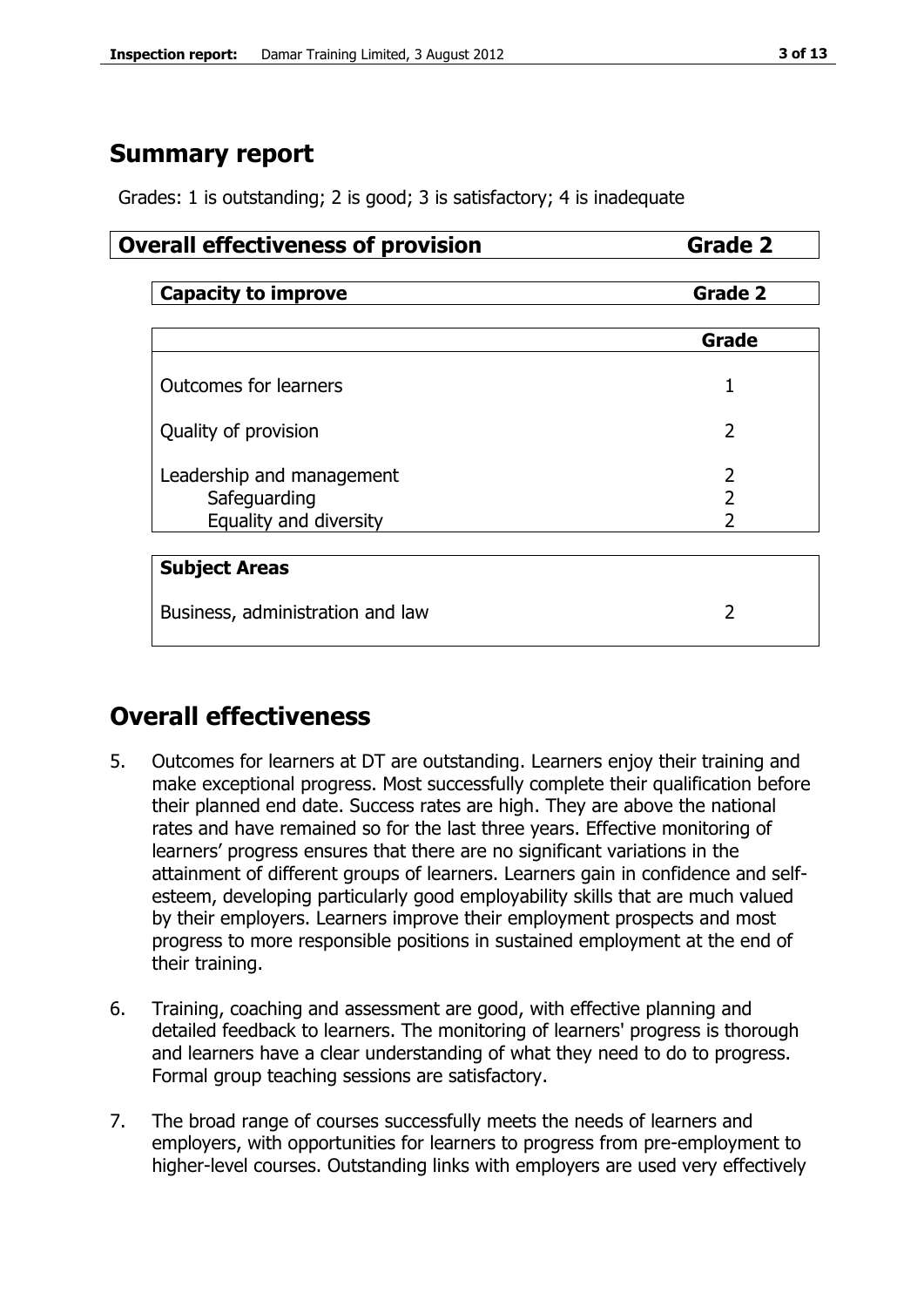to support and benefit learners. Overall support for learners is good but the planning of literacy and numeracy support needs to be improved.

- 8. Senior managers set high standards and have a well-informed strategic direction to grow and improve the company, meeting local and national priorities. A strong focus is placed on improving learners' outcomes. Communication is excellent and staff value the open culture of management. The promotion of equality and diversity is much improved since the previous inspection and is now good.
- 9. Quality improvement measures are improved and accurately identify areas for improvement. The very robust systems in place to ensure the quality of assessment are being extended to cover all aspects of the learning process.
- 10. Good use is made of learners' and employers' views to make improvements to the provision. The company manages its resources effectively and provides outstanding value for money.

## **Main findings**

- Outcomes for learners are outstanding. Overall success rates for intermediate and advanced apprentices are high and significantly above the national rates. Learners enjoy their learning programmes and make excellent progress. A high number of learners successfully complete their qualification early or within their planned end date. The standard of learners' work is exceptional.
- Learners considerably improve their confidence and self-esteem. They are highly motivated and make good contributions to their learning and development. Learners develop particularly good employability skills. Employers speak highly of the skills and competencies that learners develop which make a good contribution to organisational effectiveness. Learner progression to sustained employment is excellent.
- Training, coaching and assessment are good. Assessment planning is very clear and learners have a good understanding of what they need to do to progress. Assessment feedback is prompt and constructive. Assessors monitor learners' progress rigorously. Formal group teaching sessions are satisfactory.
- The provision is closely aligned with employment opportunities and most learners successfully gain employment at the end of their qualification. Programmes are planned very flexibly to accommodate learners' work routines and personal circumstances. The provision for literacy and numeracy support requires further development.
- DT's excellent links with employers are used effectively to enable joint working to develop tailored courses that best meet the needs of employers and learners. Highly productive partnerships with the local council have been successful at targeting disengaged groups of learners.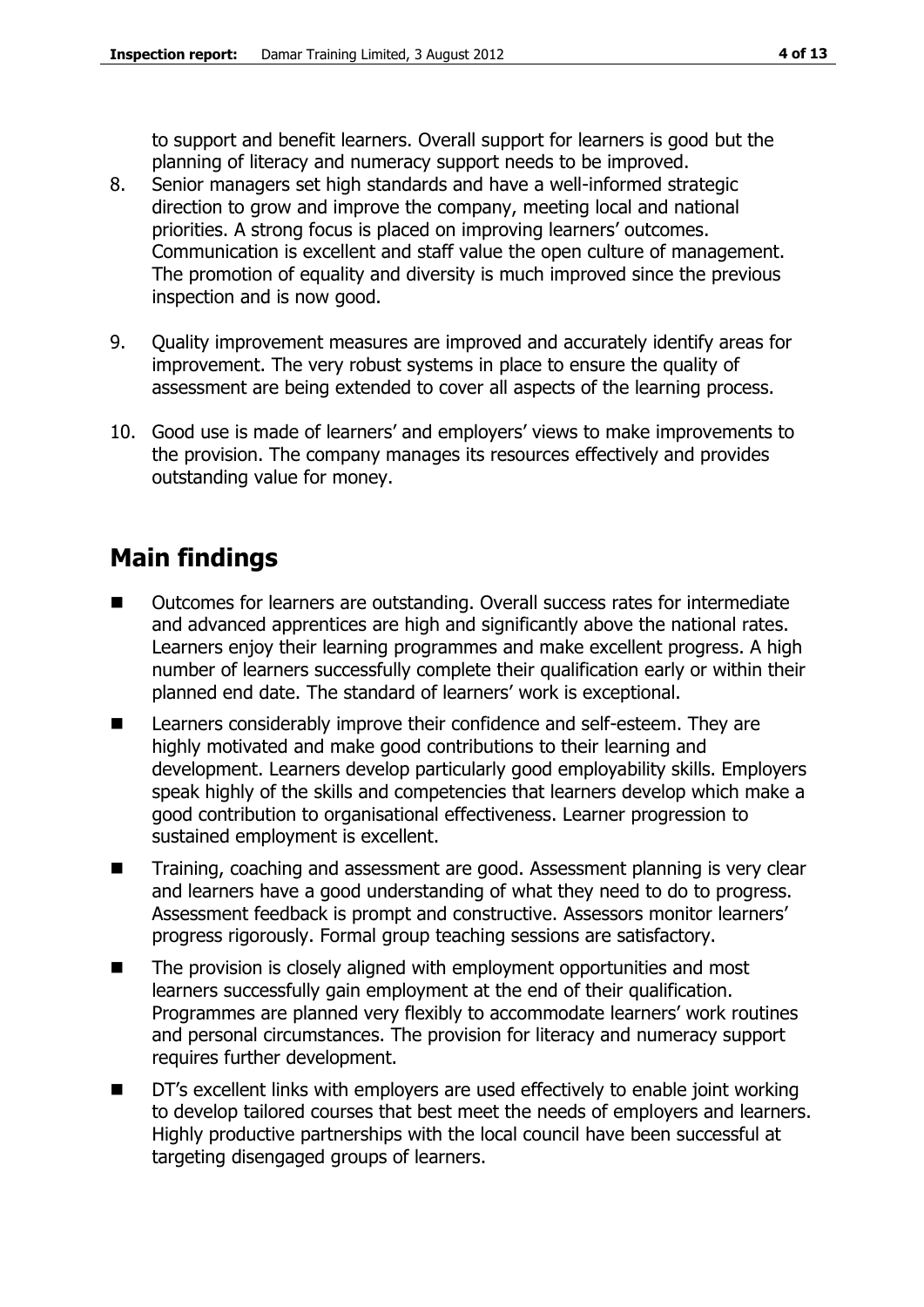- Learners receive good care, guidance and support. DT's staff are always available and are highly approachable, providing prompt and effective responses to learners. Learners are positive about the impact of the support on their success. Initial assessment is comprehensive, timely and fully used in the planning of learners' programmes.
- Senior managers set high standards for their staff and have an aspirational vision for the continued growth of the company that is grounded on a firm understanding of local and national needs. Senior managers have a strong focus on improving outcomes for all learners which is central to the company's objectives. Staff value the open management culture and the excellent communication.
- Safeguarding is a key priority for the provider and arrangements to keep learners safe are good. Policies are clear and understood by staff. Safeguarding training for staff is well planned and carried out frequently. The support provided by DT for vulnerable learners is very effective with particularly effective links with a variety of external agencies.
- The promotion of equality and diversity is good. DT has a strong ambition to be an increasingly inclusive organisation and it works closely with a wide range of diverse communities to fulfil this goal. Good use is made of data to analyse the progress of different groups of learners. DT is working hard to ensure that staff confidence in embedding equality and diversity in learning continues to develop.
- Quality improvement arrangements are firmly established and are a useful tool for driving the organisation forward. The user-engagement strategy is highly effective and has a good impact on the content and quality of the provision. The observation of assessment practice is well established and provides useful feedback to assessors. DT recognises the importance of extending this to include all aspects of learning and is working hard to do this.
- DT uses resources particularly effectively to provide outstanding value for money. Outcomes for learners are outstanding and continue to improve. All staff benefit from carefully thought out and ongoing, useful professional development. Learners and staff have access to a wide range of excellent resources to support learning.

## **What does Damar Training Limited need to do to improve further?**

- Develop the planning of literacy and numeracy to ensure all learners who require help receive consistent support and measure its effectiveness through data analysis.
- Build on the highly effective processes of observation of assessment practice to extend this rigour to all learning process across all provision. Ensure that the observations are used to improve the planning and delivery of learning both in the workplace and in the classroom.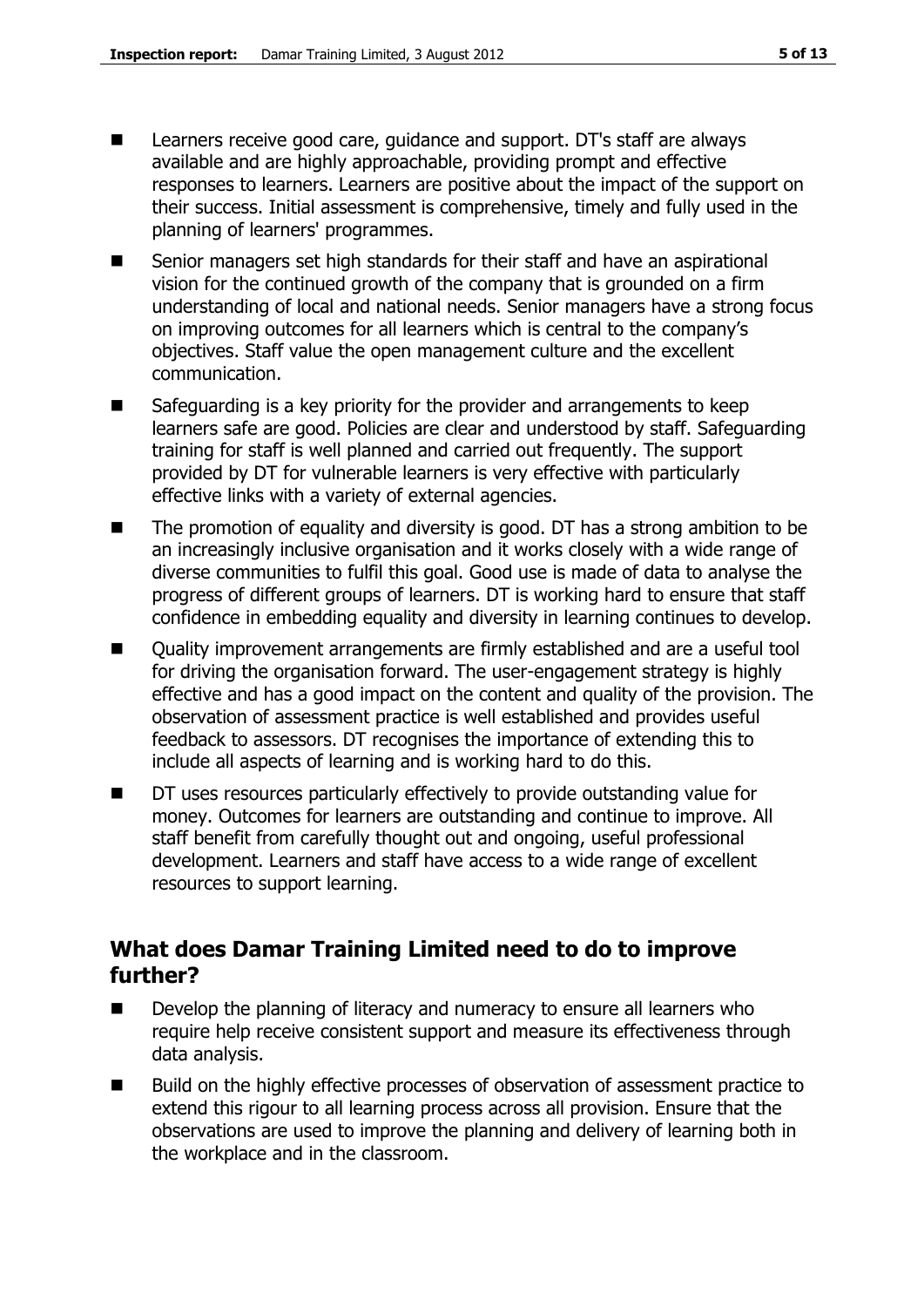**Ensure that the training for all staff on equality and diversity is effectively used** so that the principles of equality and diversity are consistently reinforced in teaching, learning and assessment.

#### **Summary of the views of users as confirmed by inspectors**

#### **What learners like:**

- **E** being able to learn at their own pace
- $\blacksquare$  the support they receive from DT staff
- assessors' good subject knowledge
- $\blacksquare$  the opportunity to progress quickly
- $\blacksquare$  that the courses are tailored to meet their individual needs
- the friendly and very approachable staff
- the way the experience at DT restores their confidence in training and learning
- $\blacksquare$  improved employment opportunities.

### **What learners would like to see improved:**

- $\blacksquare$  the amount of time allocated for private study
- $\blacksquare$  the teaching of key skills
- increase the number of assessment visits.

### **Summary of the views of employers as confirmed by inspectors What employers like:**

- DT's understanding of business
- $\blacksquare$  the support that is provided by DT
- earners' quick progress
- $\blacksquare$  the way DT has helped tailor qualifications to meet individual business needs
- the flexible approach DT has when arranging assessment visits.

### **What employers would like to see improved:**

■ the limited number of pre-employment courses.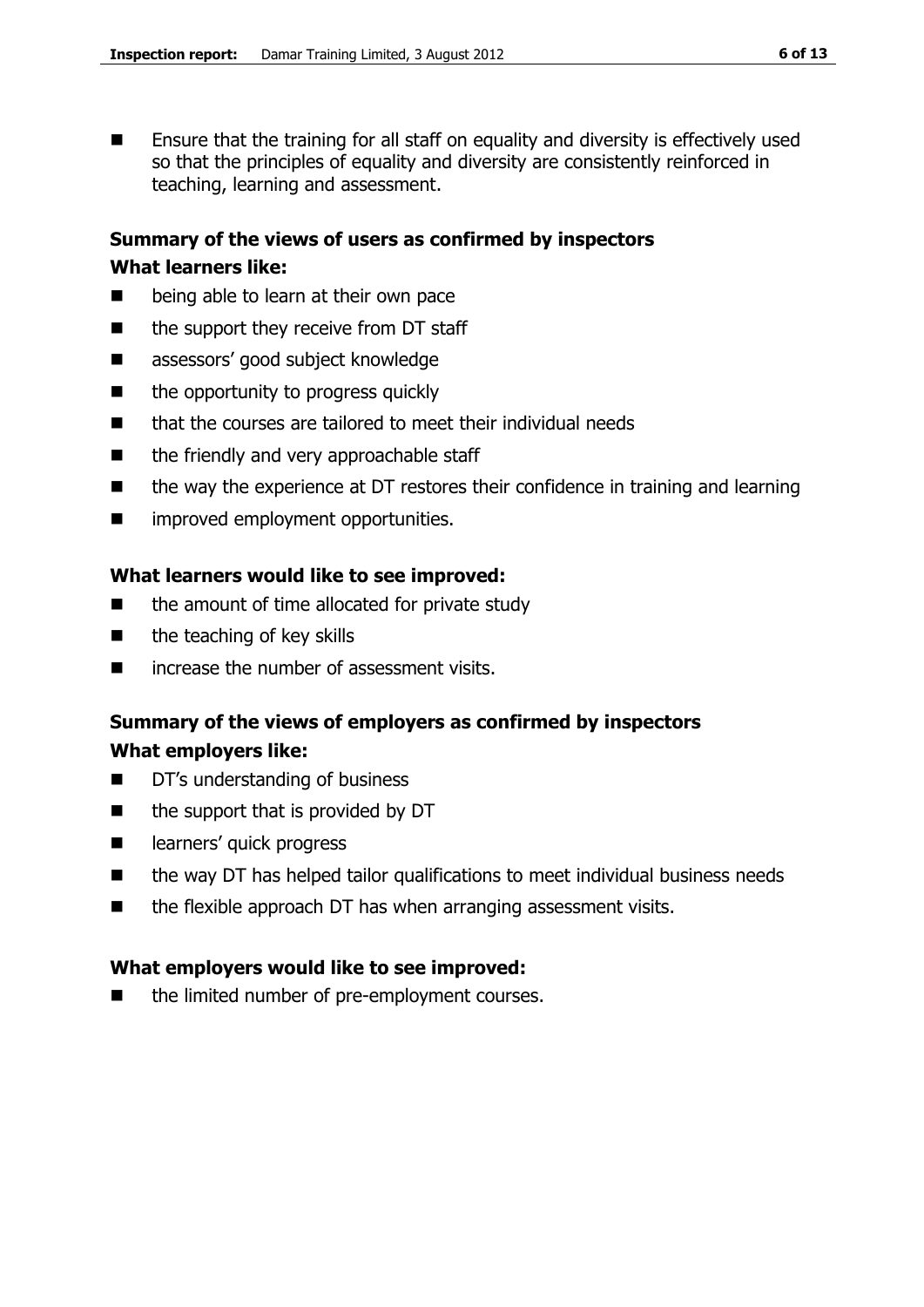## **Main inspection report**

## **Capacity to make and sustain improvement Grade 2**

- 11. Outcomes for learners are outstanding. Overall success rates for all learners are high and have continued to improve since the previous inspection. Similarly the number of learners who achieve early or within their planned timescale is high and has continued to improve. Very effective systems are in place to identify learners who fall behind and effective support is available to help them complete their qualification. Provider data indicate that current learners are making excellent progress. DT has made good progress in addressing the key areas for improvement identified at the previous inspection.
- 12. Senior managers have a clear vision for the company and a very strong focus on ensuring the company continues to improve, setting high standards and expectations for its staff. Data usage has improved significantly since the previous inspection. Management information is now accurate and used effectively to monitor performance more closely. Improved communication has ensured that staff have greater clarity about their roles and responsibilities. The promotion of equality and diversity has much improved. Data are used more effectively to monitor and improve the achievement of different groups of learners. DT recognises that more work needs to be done to include equality and diversity in learning sessions. Similarly, the planning of support for learners who require help with their literacy and numeracy needs to be further improved.
- 13. The self-assessment process is good. It is inclusive and understood by staff. The resulting report is concise and broadly accurate. Quality improvement systems are firmly established to assess the quality of assessment although these need to be extended to include all aspects of learning. Action plans are clearly written, regularly reviewed and effectively used.

## **Outcomes for learners Grade 1**

14. Outcomes for learners are outstanding. Learners enjoy their learning programmes and make excellent progress. Their confidence and self-esteem are much improved. Learners are highly motivated and participate very willingly in their development and independent study. The standard of learners' work is exceptional and all current learners are making excellent progress. Overall success rates for intermediate and advanced apprentices are high, and significantly above the national rates, and have remained so for the last three years. The number of learners who complete their qualification before or within their planned end date is very high. There are no significant differences in the achievement of learners from different backgrounds.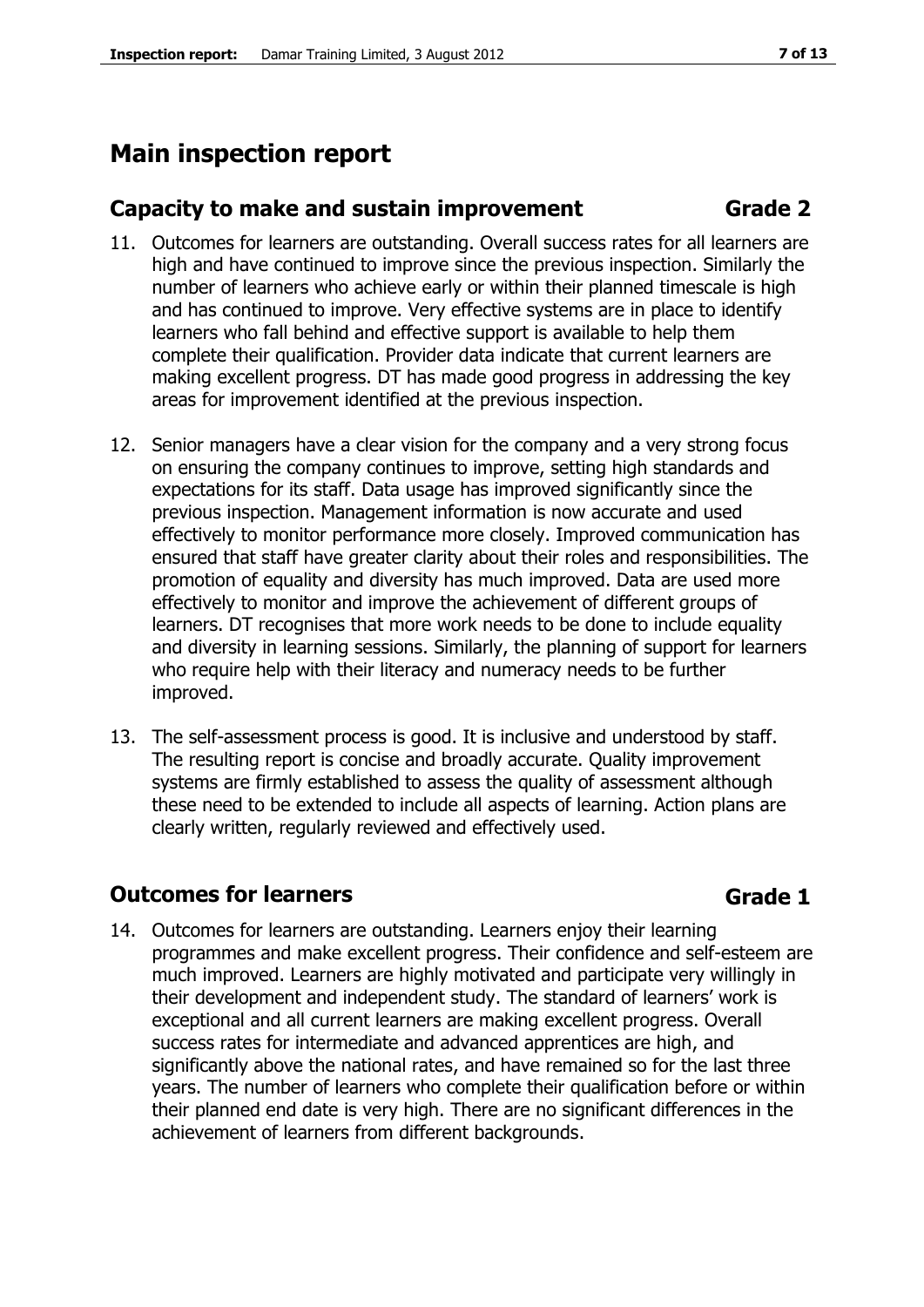- 15. Learners develop particularly good employability skills. Employers speak highly of the skills and competencies that learners develop and which make a good contribution to organisational effectiveness.
- 16. Learners have a very clear understanding of their workplace rights and responsibilities and adopt safe working practices. They feel safe and can clearly explain safeguarding and equality and diversity in the workplace.

## **The quality of provision Grade 2**

- 17. Training, coaching and assessment are good. Assessment planning is very clear and learners have a good understanding of what they need to do to progress. Assessment feedback is prompt and constructive. Good use is made of initial assessment results. Assessors make clear distinctions between training and assessment activities. Records of observations are detailed but insufficient use is made of technology for recording findings. Assessors monitor learners' progress rigorously. Learners receive good workplace training although it is not always fully linked to their individual learning plans.
- 18. Group teaching sessions are satisfactory. They are effective and successfully engage learners, but lesson plans are not routinely used by tutors. Resources to support learning are excellent but too little use is made of information and learning technology. Opportunities to reinforce equality and diversity are not integrated into the learning sessions. Staff have good levels of recent commercial experience
- 19. Programmes successfully meet learners' and employers' needs. Opportunities are available to progress from pre-employment courses to advanced apprenticeships and higher-level courses. The flexible approach to the apprenticeship programmes is highly effective in meeting learners' and employers' needs. Programmes are planned very flexibly to accommodate learners' work routines and personal circumstances.
- 20. Partnership links with employers, which benefit learners, are outstanding. DT has particularly strong and effective arrangements with a wide range of employers that provide excellent opportunities for learners to progress with much improved employment prospects. Very effective joint working with employers results in courses that are tailor made to meet the business needs of employers. At a strategic level, local partnerships with a variety of groups, including the local authority, ensure that the development of programmes is aligned with local and national priorities. Very effective links with the local council have been successful in engaging hard-to-reach learners.
- 21. Care, guidance and support for learners are good. Staff are very approachable, providing prompt and effective responses to learners' needs. Learners are provided with clear information about support agencies through a comprehensive learner handbook. Learners are fully informed and well prepared for their programmes. Information, advice and guidance for learners are good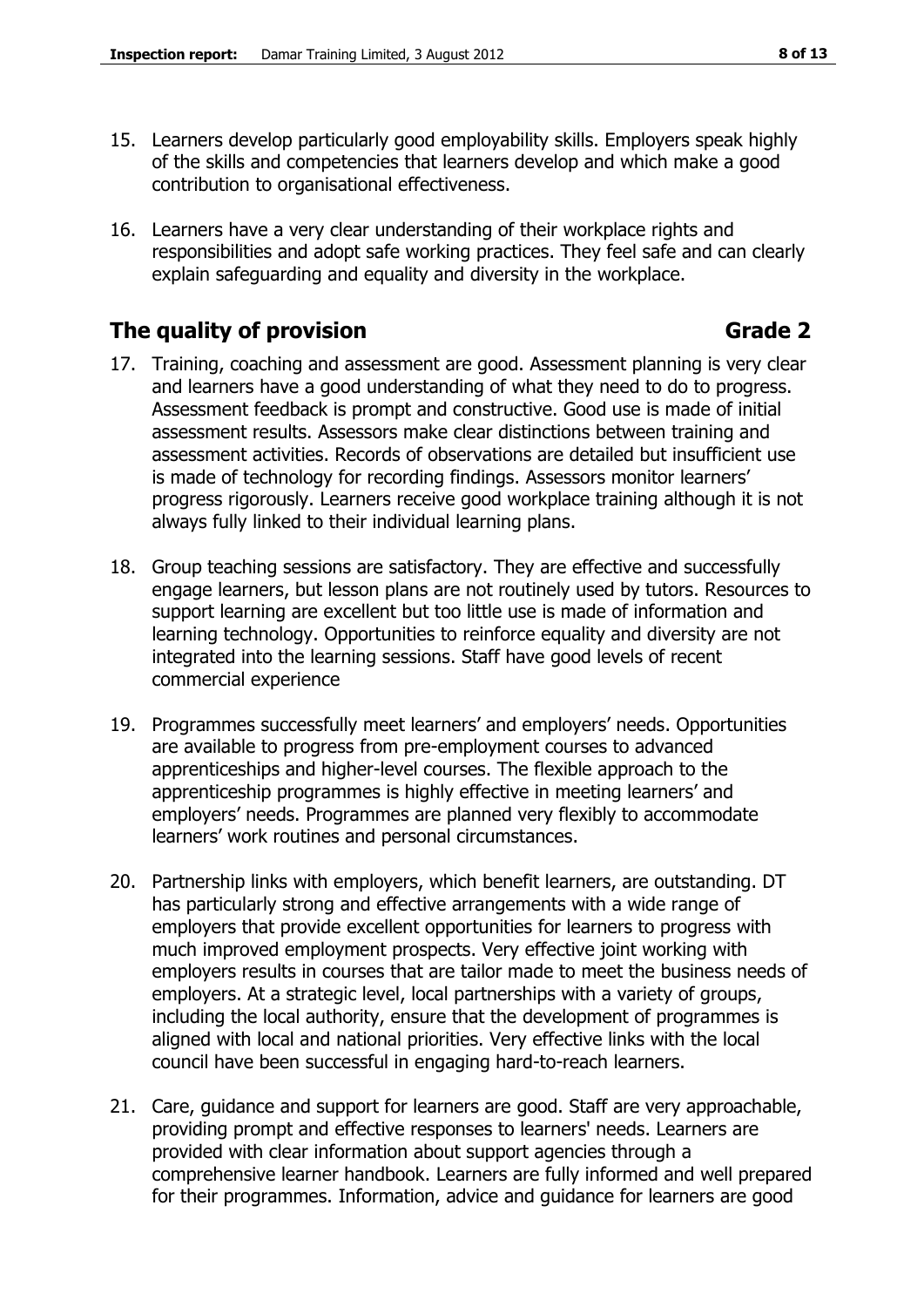and provided throughout their training. Initial assessment is comprehensive and timely and it fully informs the planning of individual learning programmes. Support for learners who require help with their literacy and numeracy is in place but its planning is insufficiently clear.

## **Leadership and management Grade 2**

- 22. Senior managers at DT set high standards for their staff and have developed a well-informed strategic plan to grow and develop the company. Continued improvement in outcomes for all learners is a key priority for senior managers. Development of the provision is based on a clear, well-informed understanding of local and national priorities. Firmly established performance management arrangements ensure high levels of accountability for all staff. Staff understand the overall strategic aims of the company. Senior managers are highly responsive in understanding and meeting the needs of learners and employers. DT has made significant improvements in the collection and management of data which are used appropriately to set challenging improvement targets for the whole organisation and for individual staff.
- 23. Communication is excellent. Weekly and monthly staff and team meetings closely review what is being delivered and success rates against planned end dates. Monthly bulletins are valued and informative. Opportunities to share good practice and inform strategic planning are very good. Staff value the high level of support they receive and the open management culture. The individual training needs of staff are clearly linked to the annual appraisal process and staff development is very good.
- 24. Safeguarding is a key priority for the provider and arrangements to keep learners safe are good. Policies are clear and understood by staff. Safeguarding training for staff is carefully planned and carried out frequently. Staff are skilled at identifying learners who are vulnerable and are clear about how this is reported. Where learners have been identified as being vulnerable, support provided by DT is very effective with well planned joint working with a variety of external agencies. Criminal Records Bureau checks are carried out on all staff and a register is centrally maintained. Risk assessments are in place to ensure that learners are protected throughout their course. The provider works very effectively in raising awareness of safeguarding with employers.
- 25. DT has a very strong focus on ensuring the organisation is inclusive and works within the community to engage groups under-represented in learning. Good use is made of learner data to compare different groups of learners to ensure there are no significant differences in their levels of attainment. A comprehensive equality and diversity policy is in place which is effective at ensuring that the company meets its legislative duties. Staff have a good understanding of cultural differences. A current project is successfully working with the local Jewish community to support access to a wider range of learning opportunities and in particular to progress into higher learning. Training and frequent updates raise staff awareness of equality and diversity very effectively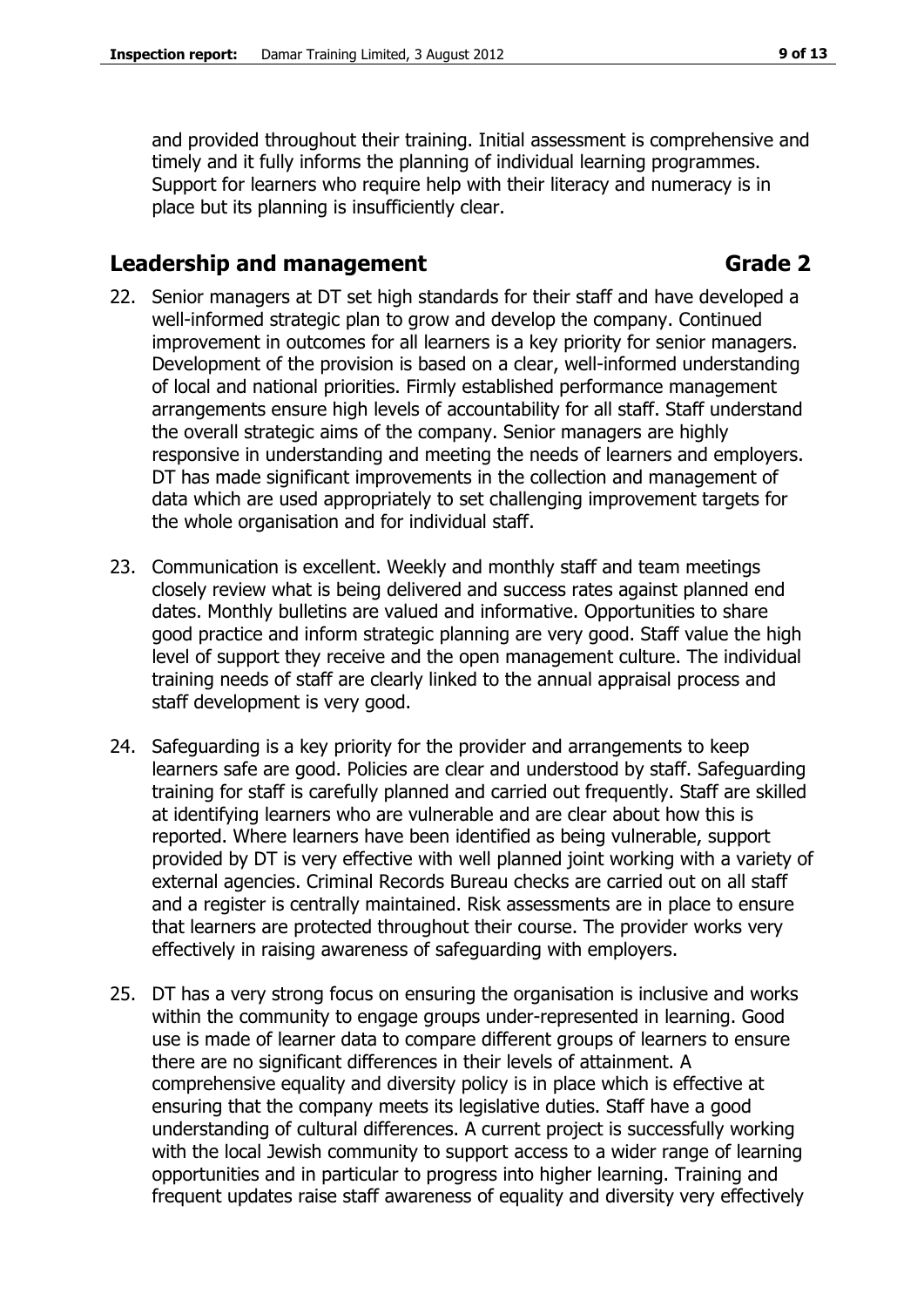but more work needs to be done to ensure that opportunities to reinforce learners' understanding are incorporated into learning sessions.

- 26. The learner and employer engagement strategy supports and promotes improvement very effectively. Learners' views are collated in a wide variety of ways at all levels with regular surveys and discussions. Good use is being made of social networking sites to gather ongoing views of users. Employers' views are collected on a regular basis and are effectively used in the planning of provision. Learners and employers give a wide range of examples of how course delivery has been amended to suit their needs better. Regular random audits of learners and employers ensure that any issues or requests for change are quickly implemented.
- 27. Quality assurance arrangements have improved since the previous inspection. These are now firmly established and are used appropriately to ensure the organisation continues to improve. The self-assessment process is inclusive, and the report is evaluative and comprehensive. DT has a good understanding of what needs to improve which is appropriately identified in the quality improvement plan. The targets against which improvements are measured are mainly clear and monthly data reports are used effectively to monitor progress. Staff targets have a strong focus on learners' outcomes but lack clarity in linking to broader company objectives.
- 28. The observation of assessment practice is comprehensive, thorough and well established. It provides good information for quality improvement. Observation of formal learning, induction and reviews, to include subcontractors, is not sufficiently well planned. This is recognised by DT which has firm plans in place to address this.
- 29. Value for money is outstanding. Success rates are high and have remained so for the last three years. Learners have good access to a range of high-quality resources. Learners make exceptional progress. Staff turnover and absences are particularly low. Continuous professional development is carefully planned and used to support the development of the organisation and individual promotion. Very effective use is made of learners' and employers' views to improve the provision.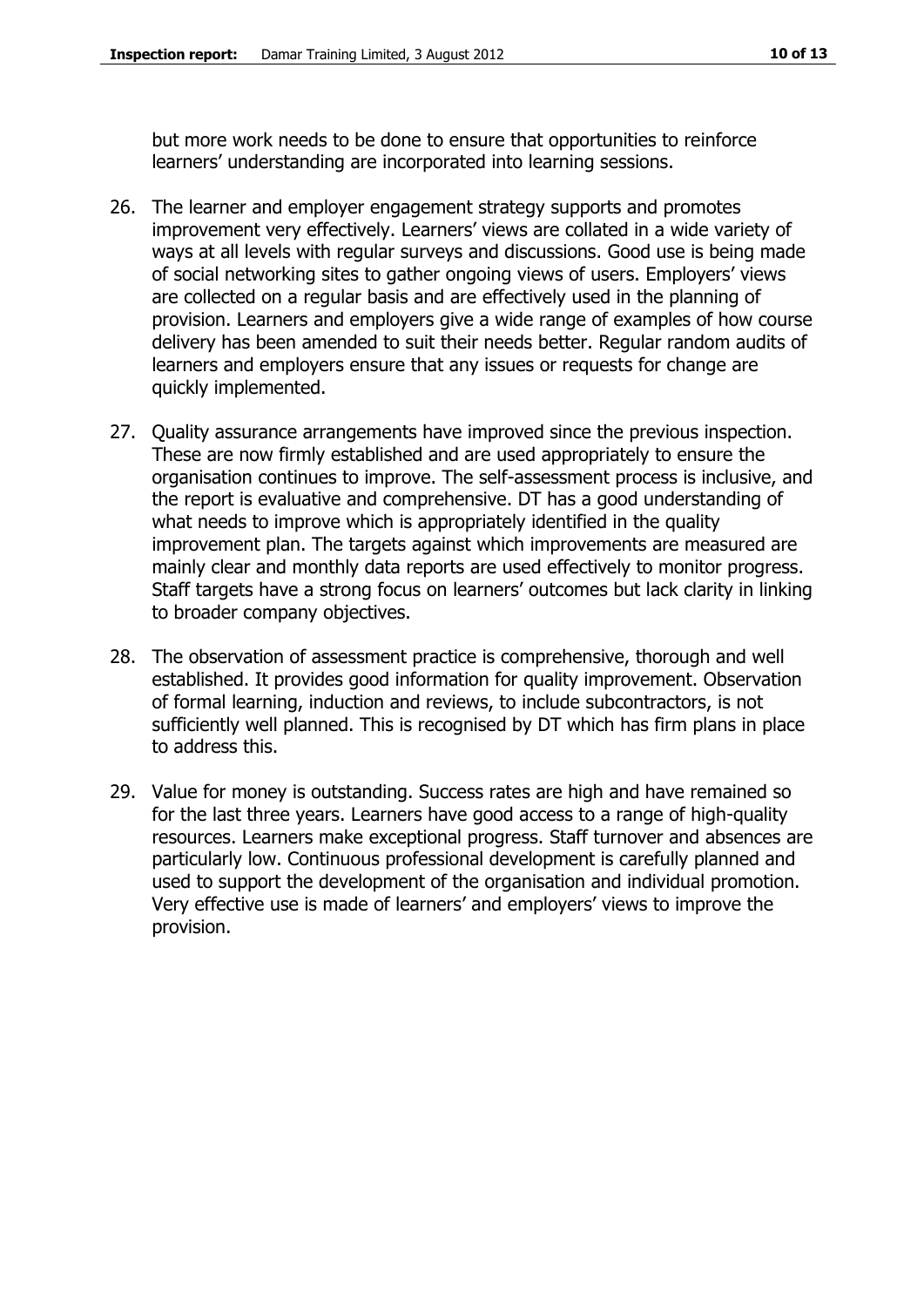## **Information about the inspection**

- 30. Two of Her Majesty's Inspectors (HMI) and four additional inspectors, assisted by the provider's training manager, as nominee, carried out the inspection. Inspectors also took account of the provider's most recent self-assessment report and development plans, comments from the funding body, the previous inspection report and data on learners and their achievements over the period since the previous inspection.
- 31. Inspectors used group and individual interviews, telephone calls and emails to gain the views of learners and employers. They also looked at questionnaires learners and employers had recently completed for the provider. They observed learning sessions, assessments and progress reviews. Inspectors collected evidence from programmes the provider offers.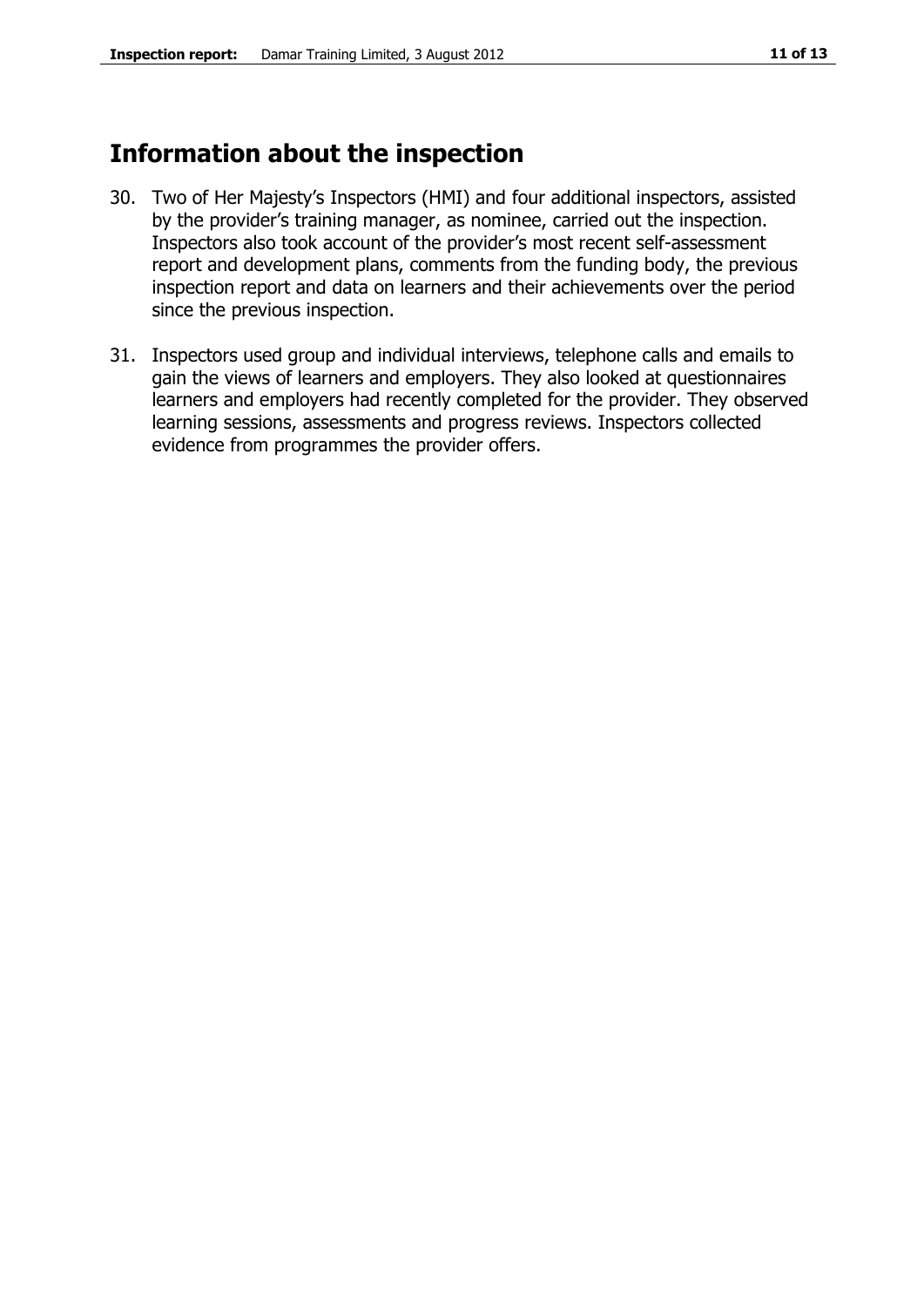#### **Record of Main Findings (RMF)**

### **Damar Training Limited**

**Learning types: 14 – 16:** Young apprenticeships; Diplomas; **16-18 Learner responsive:** FE full- and part-time courses, Foundation learning tier, including Entry to Employment; **19+ responsive:** FE full- and part-time courses; **Employer responsive:** Train to Gain, apprenticeships

| Grades using the 4 point scale<br>1: Outstanding;<br>2: Good;<br>3: Satisfactory;<br>4: Inadequate                                  | Overall                 | responsive<br>Employer  |
|-------------------------------------------------------------------------------------------------------------------------------------|-------------------------|-------------------------|
| Approximate number of enrolled learners<br>Part-time learners                                                                       | 481                     | 481                     |
| <b>Overall effectiveness</b>                                                                                                        | $\overline{\mathbf{2}}$ | $\overline{\mathbf{2}}$ |
| <b>Capacity to improve</b>                                                                                                          | 2                       |                         |
| <b>Outcomes for learners</b>                                                                                                        | 1                       | 1                       |
| How well do learners achieve and enjoy their learning?                                                                              | 1                       |                         |
| How well do learners attain their learning goals?<br>How well do learners progress?                                                 | 1<br>$\mathbf{1}$       |                         |
| How well do learners improve their economic and social well-being through learning and<br>development?                              | 2                       |                         |
| How safe do learners feel?                                                                                                          | $\overline{2}$          |                         |
| Are learners able to make informed choices about their own health and well being?*                                                  | n/a                     |                         |
| How well do learners make a positive contribution to the community?*                                                                | n/a                     |                         |
| <b>Quality of provision</b>                                                                                                         | $\mathbf{2}$            | $\overline{\mathbf{2}}$ |
| How effectively do teaching, training and assessment support learning and development?                                              | 2                       |                         |
| How effectively does the provision meet the needs and interests of users?                                                           | $\overline{2}$          |                         |
| How well partnerships with schools, employers, community groups and others lead to benefits for<br>learners?                        | $\mathbf{1}$            |                         |
| How effective are the care, guidance and support learners receive in helping them to achieve?                                       | $\overline{2}$          |                         |
| <b>Leadership and management</b>                                                                                                    | $\overline{2}$          | $\overline{2}$          |
| How effectively do leaders and managers raise expectations and promote ambition throughout the<br>organisation?                     | 1                       |                         |
| How effectively do governors and supervisory bodies provide leadership, direction and challenge?*                                   | n/a                     |                         |
| How effectively does the provider promote the safeguarding of learners?                                                             | $\overline{2}$          |                         |
| How effectively does the provider actively promote equality and diversity, tackle discrimination and<br>narrow the achievement gap? | 2                       |                         |
| How effectively does the provider engage with users to support and promote improvement?                                             | $\overline{2}$          |                         |
| How effectively does self-assessment improve the quality of the provision and outcomes for<br>learners?                             | $\overline{2}$          |                         |
| How efficiently and effectively does the provider use its available resources to secure value for<br>money?                         | 1                       |                         |

\*where applicable to the type of provision